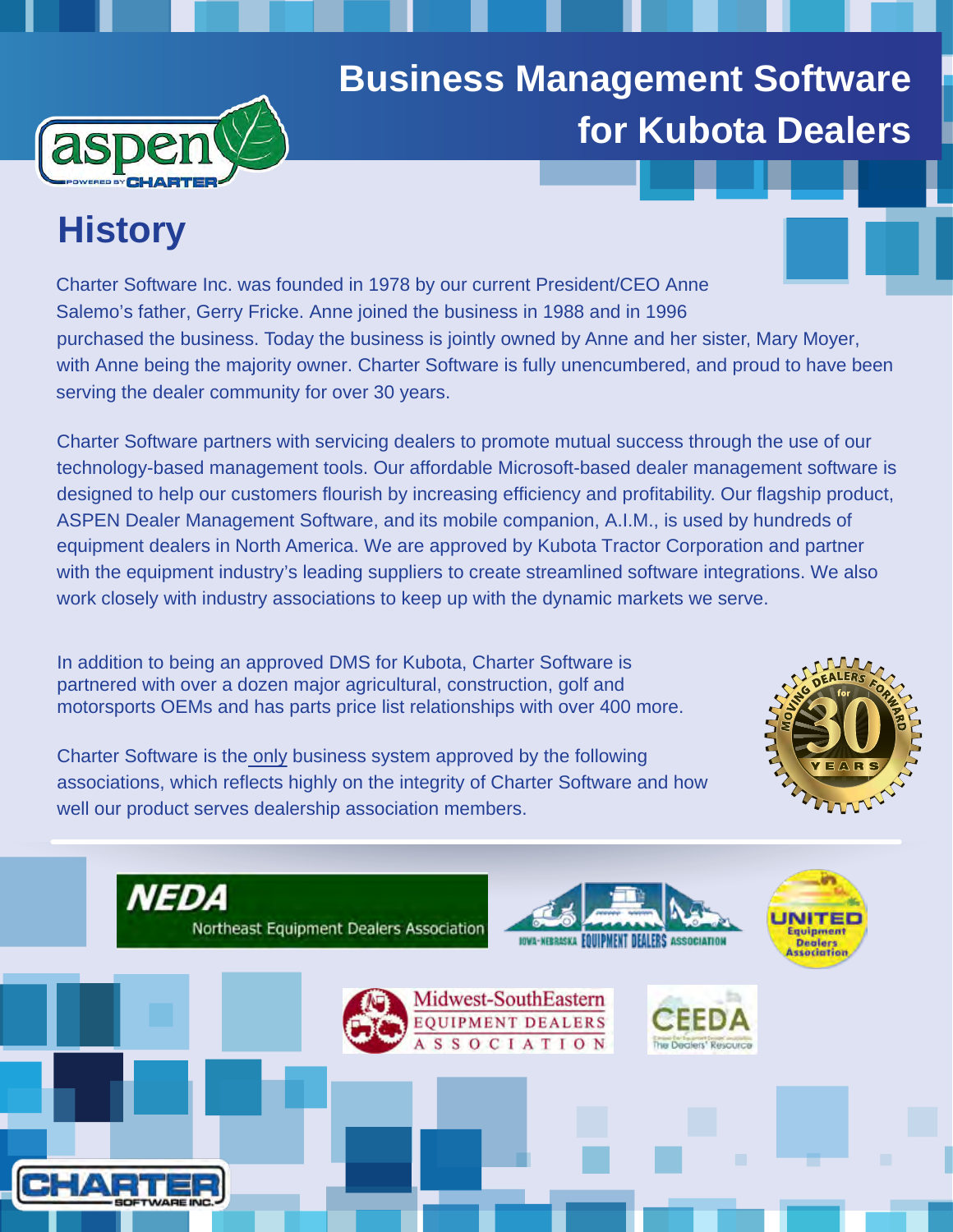# **Why You Need a Dealer Management System**

A good dealer management system not only streamlines processes and data tracking, it also serves as an important tool that helps you identify and take immediate action on opportunities or weaknesses in the dealership.

[POWERED BY](https://chartersoftware.com/aspen-business-management-system/)

Any dealer who is not using a management system is missing out on many opportunities to improve parts, service and sales performance because "If you can't track it, you can't fix it."

# **Product Information**

### **Basic components of ASPEN Dealer Management Software include:**

- [Parts inventory and point of sale \(POS\)](https://chartersoftware.com/parts-management-point-sale/)
- [Unit tracking, sales, and management](https://chartersoftware.com/whole-goods-and-sales-management/)
- [Service work orders, scheduling and management](https://chartersoftware.com/service-and-warranty/)
- [Rental fleet contracts and billing, as well as utilization](https://chartersoftware.com/rental-fleet/) and depreciation management
- [Accounting functions including payables, receivables,](https://chartersoftware.com/financial-management/) general ledger and payroll
- [Integrated CRM so you can manage all customer contacts](https://chartersoftware.com/aspen-integrated-crm/) and records
- Internal workflow, task management and messaging that support multi-tasking
- [Accessible data and drill down reporting](https://chartersoftware.com/reporting-analytics/)
- [All existing and future Kubota integration](https://chartersoftware.com/kubota/)s

Some dealers who are new to having a business system opt out of the accounting and rental components which allows them to implement a dealer management system at a much lower cost. This is a very common solution for those customers who want to continue to use Quickbooks for their back-office functions. In fact, Quickbooks is our most common conversion for those dealers who are under eight employees.

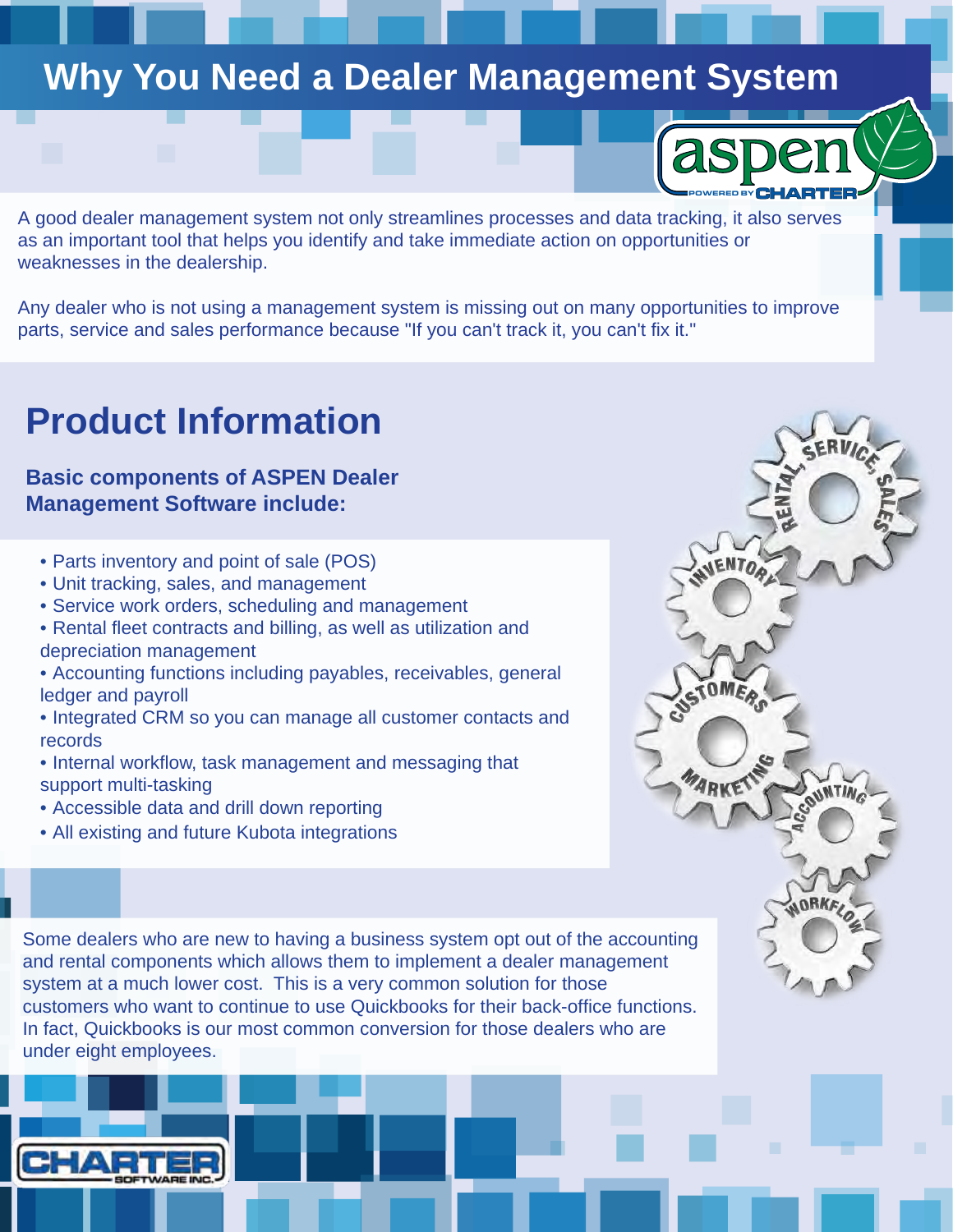# **Why Our Customers Choose Us**

Charter currently services over 400 dealer owner groups with over 6,000 licensed users. Our customers range from having 1 location with 4 users to 14 locations with 244 users. They understand that in order to maintain a competitive edge in today's world, they need to be forward-thinking about technology and how it enables their business to grow, and make data-driven business decisions.

 $\Box/\Delta$ 



### **Our customers tell us they choose ASPEN for the following reasons:**

- **Technology and Ease of Use:** Our Microsoft-based platform is solid and secure and makes it easy for anyone who has used Microsoft Office to learn.
- **Mobile:** ASPEN's mobile capabilities allow employees to operate as efficiently off site as within the office.
- **Integrated CRM Functionality:** Our CRM functionality includes a set of tools designed to work together to improve how you manage and maintain customer relationships.
- **Data Ownership and Accessibility:** ASPEN's powerful SQL database, reporting and integration tools allow you harness the power of your data for better decision making.
- **Flexibility & Expandability:** ASPEN is scalable and flexible. You can configure the software to meet your management needs, customize and save your favorites and search parameters, and easily add a location within minutes.
- **Customer Success Focused:** Our product roadmap is driven by customer requests. Customers regularly tell us they do business with us because we listen and our support is exceptional. We partner with you to flourish.

**[Watch our customer testimonials at http://bit.ly/](http://bit.ly/aspen-testimonials) aspen-testimonials**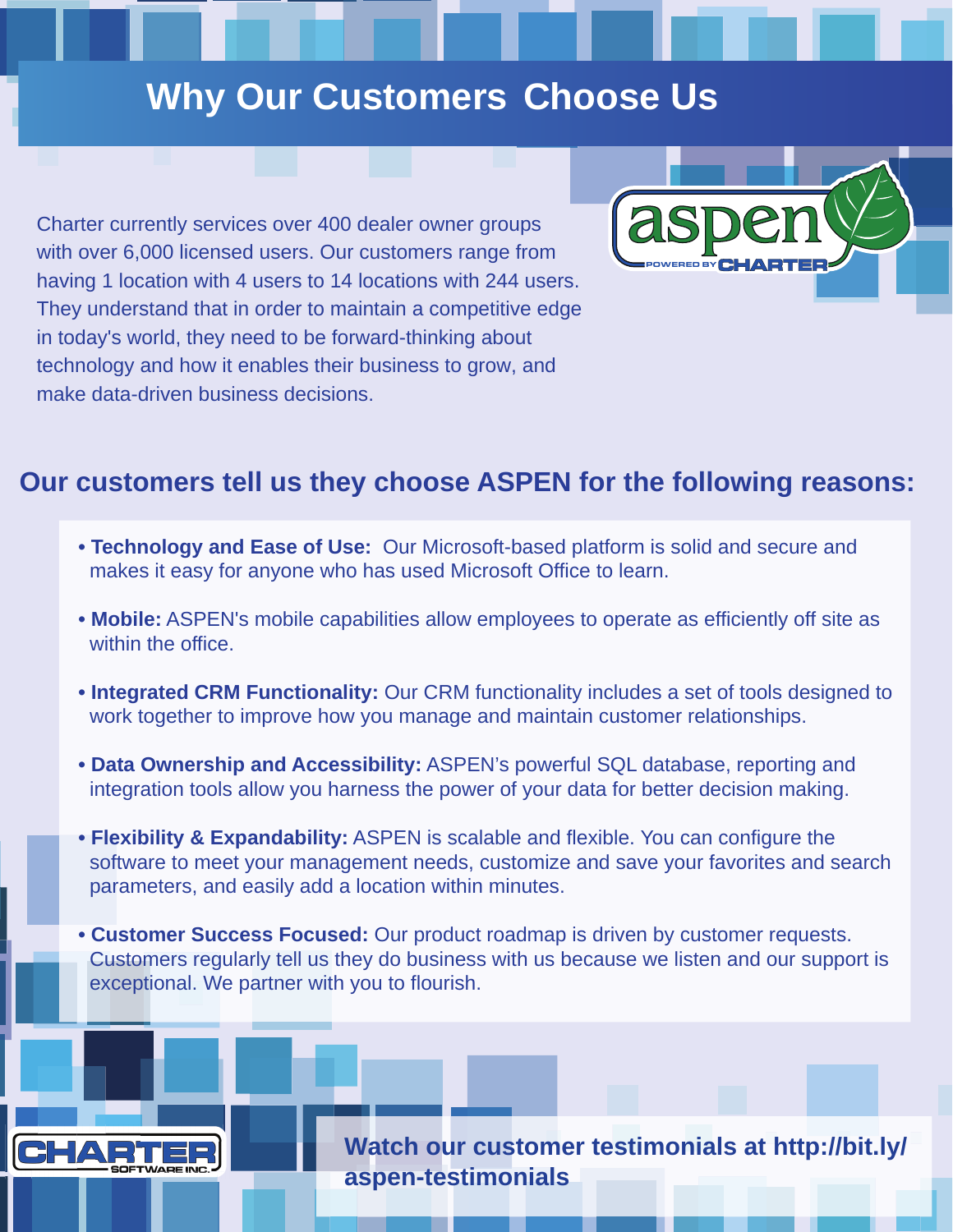# **Technology and Ease of Use**

### **Style And Substance**

CHA

 $\Box$ 

POWERED BY

**"You know the software is easy to use when you hire interns or seasonal people, and they require little to no training."** 

#### **~ Dealer Principal with four locations and 50 users**

Some business systems look great from the front end, but lack a strong, stable technology core. ASPEN was built from scratch using the latest secure and adaptable technology that allows us to quickly respond to Kubota's new initiatives as well as your needs.

- New employees learn ASPEN quickly, because it has a look and feel similar to Microsoft Outlook. As our customer, Clayton Camp from Kern Machinery, said "You know the software is easy to use when you hire interns or seasonal people, and they require little to no training."
- Built on Microsoft's .NET and web services platforms, chosen by thousands of software applications because it allows our developers to add additional functionality with much less effort compared to other platforms.
- Built-in communications tools allow you to message or assign a task directly from the record or report with hyperlinks, so with one click, the relevant record/report is displayed.
- ASPEN uses SSL (Secure Sockets Layer), the standard security technology for establishing an encrypted link between a web server and a browser, ensuring all data passed between the web server and browsers remain private.
- Charter Software provides a cloud-based option of ASPEN a great option if your IT staff is small (or you simply do not want to deal with servers) because no technical expertise required.
- Charter has the highest speed to market on new functionality. Traditionally, we have been able to release new OEM initiatives faster than our competitors due to our web service-based backbone of ASPEN. Since this is the same technology platform new Kubota functionality will be based on, we anticipate introducing new functionality at the same time as the Elite DBS vendors.

Functionality and the stability & security should be at the top of your list when choosing a business management system. These factors, in addition to the ones Kubota used in their evaluation, are critical to your dealership's continued success.

> **"Do your homework, do your due diligence, keep an open mind and you're going to choose ASPEN."**

> > **– Dealership CEO with 10 locations and 187 users**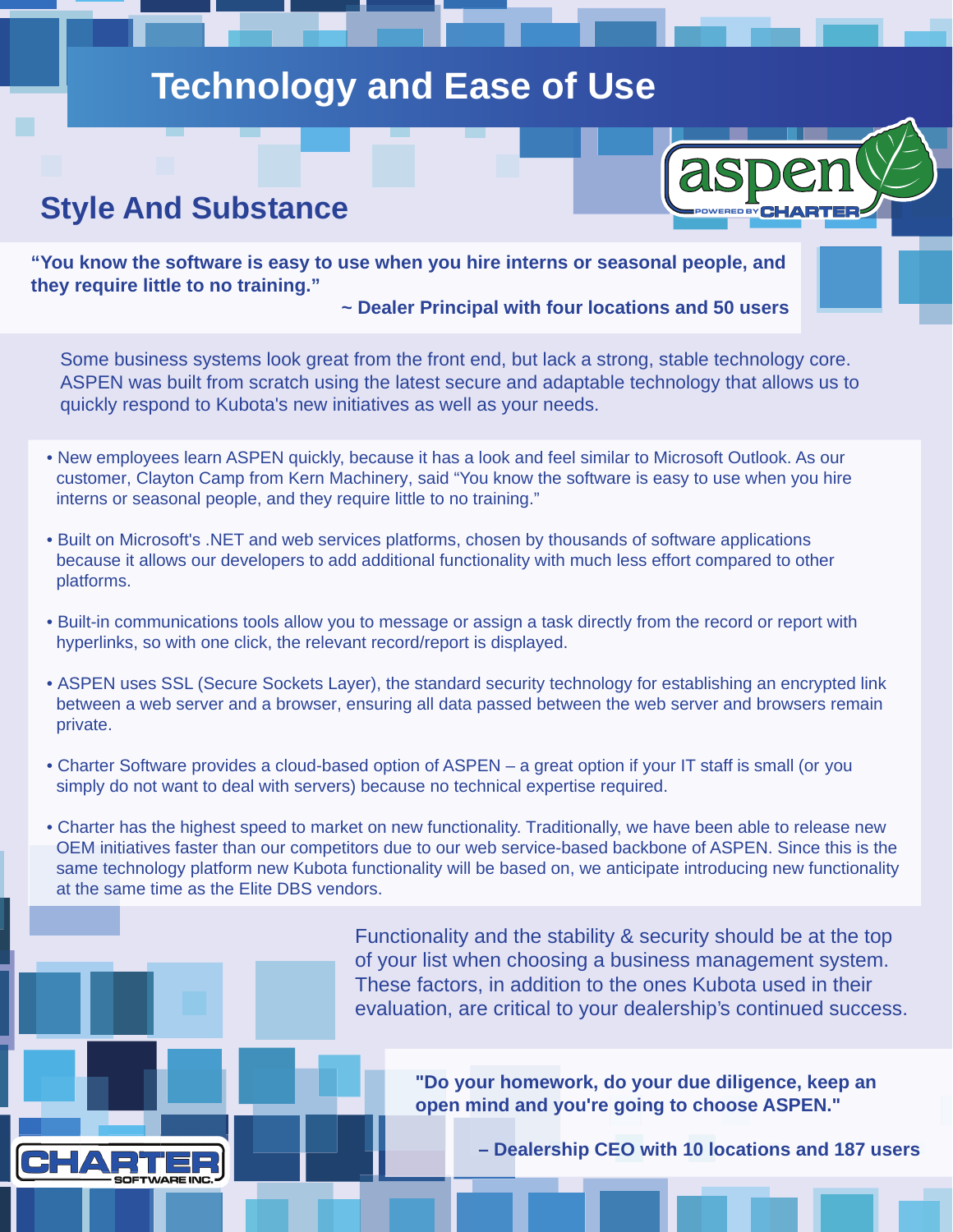# **Mobile**

## **Manage Your Business from Anywhere.**

Charter Software is proud to have the best mobile tools in the market. A.I.M. (ASPEN Interactive Mobility), provides mobile access to all the information in your business management system from any smartphone or tablet. No more will you need to make a call or wait until you're back in the office to get the information you need.

- View detailed customer, parts, and units information, as well as equipment and work orders.
- Empower technicians in the field they can log service hours, check parts inventory, read customer notes, create work orders, upload images and collect payment from the field. They can even log customer interactions using the voice-to-text feature.
- From a customer record in A.I.M., touch the phone number to call, address to get directions, or envelope to send them an email.
- Use A.I.M. to speed up the physical inventory process or access inventory information information right from the showroom floor or yard.
- Review invoices and customer interactions on the fly.
- Create, edit and finalize invoices from anywhere.



POWERED BY

"A.I.M. is much more efficient, which leads to more profits in the parts and service department. Which leads to better inventory turns in parts, better inventory turns in units. I'm quite enthused about A.I.M."

- Dealer Principal with one location and 19 users



**Learn more about ASPEN Mobile at chartersoftware.com/mobile-access**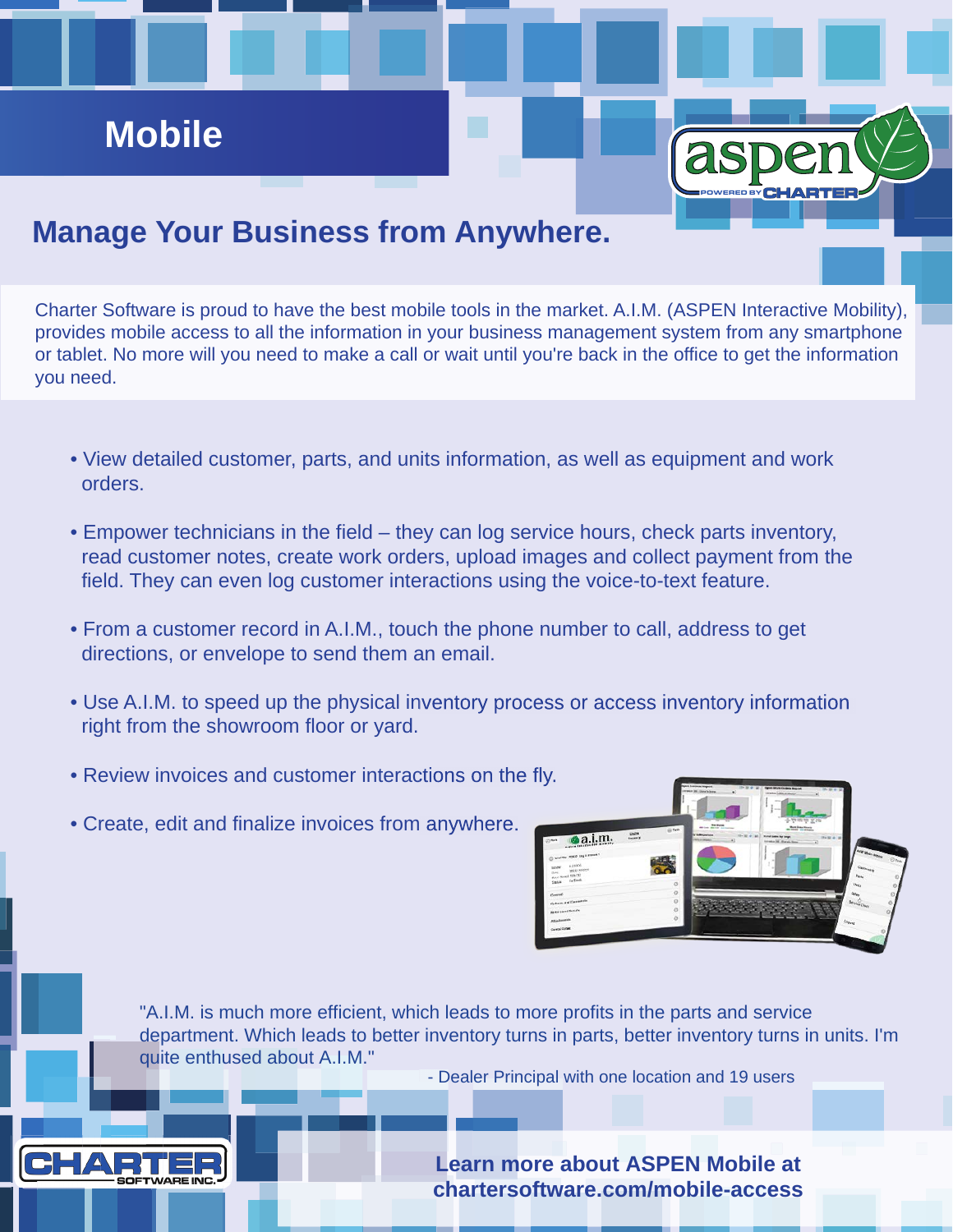# **Data Ownership and Accessibility**



### **Own your data…or else.**

Savvy business people know that to take their company to the next level, they must be able to harness the power of their data. Being able to access parts inventories, service orders, invoices and customer records is no longer enough to keep your business growing. You also need to be able to answer questions like "Why isn't my profit margin on this sale what I expected?", "How often is it happening?" and "Where are the opportunities to improve my bottom line?"

ASPEN's powerful SQL database provides varying levels of data access depending upon the user's needs and complexity.

# **Basic Reports**

**Cover the bases.** Provide detailed, drillable data on customers, parts, accounting, units, rentals, sales & service at a managerial level. With over 200 built-in reports across business functions, you can save report settings, export them to commonly used file formats like Excel, Word or HTML and use them to create custom dashboards.

# **Selection Screens**

**Discover Your Data.** Create criteria based data filters that can then be further manipulated. Users choose from large list of criteria, ranging from searches on record fields to the name of the last user who changed the record. Results are shown in an easy to use grid where records can be grouped, sorted and filtered further. Layouts can be customized and saved for later use. Lists can be created from the results and then run through basic reports for advanced reporting on subsets of data.

# **Query Tool**

**Harness the power of custom reporting.** For the ultimate nerd or weekend IT dabbler, access the database schema and definitions as well as a library of pre-designed queries. Modify them or build custom queries that connect you to the SQL database for even more power. If you need help, we can create custom queries for you.

## **Integrator API**

**Build a bridge between you and your third party systems.**  Combine your BMS data with information from third party sources using our secure, real-time API (Application Programming Interface). Connect to sources like Salesforce, shopping carts, auction & equipment sites, OEMs, or even email and phone systems. Keep multiple data sources current, increase data accuracy and eliminate duplicate data entries. Run secure, live queries.

**Learn more about ASPEN's drillable data reporting at chartersoftware.com/reporting-analytics/**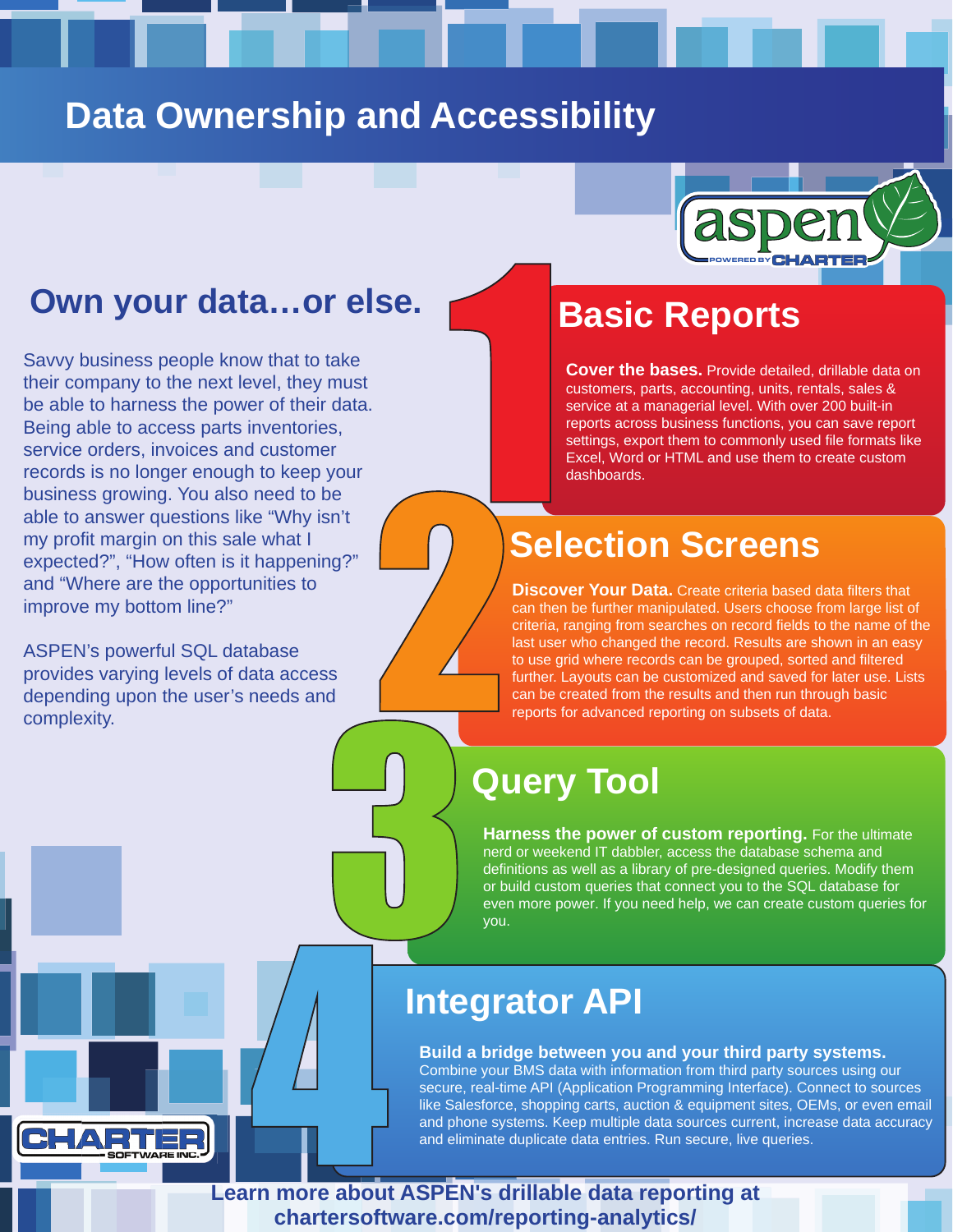### **Integrated CRM (Customer Relationship Management) Tool**

POWERED BY

### **Know your customer.**

ASPEN's CRM functionality includes a set of tools designed to work together to improve how you manage and maintain customer relationships.

- Email your customers and vendors directly from ASPEN.
- Full contact management so you can easily log all customer visits and interactions.
- Create marketing campaigns by identifying opportunities where customers are only buying from one or more of your departments.
- Ability to quote using quote worksheet tools, track pipeline, won/lost reasons and close rates.
- Seamless integration with MailChimp email platform allows you to professionally design and deliver email campaigns.
- Identify your best customers and opportunities for growth.
- Track, classify and report on customers, sales/quotes, equipment, work orders, etc.
- Understand your customer trends and plan your marketing efforts to maximize revenue.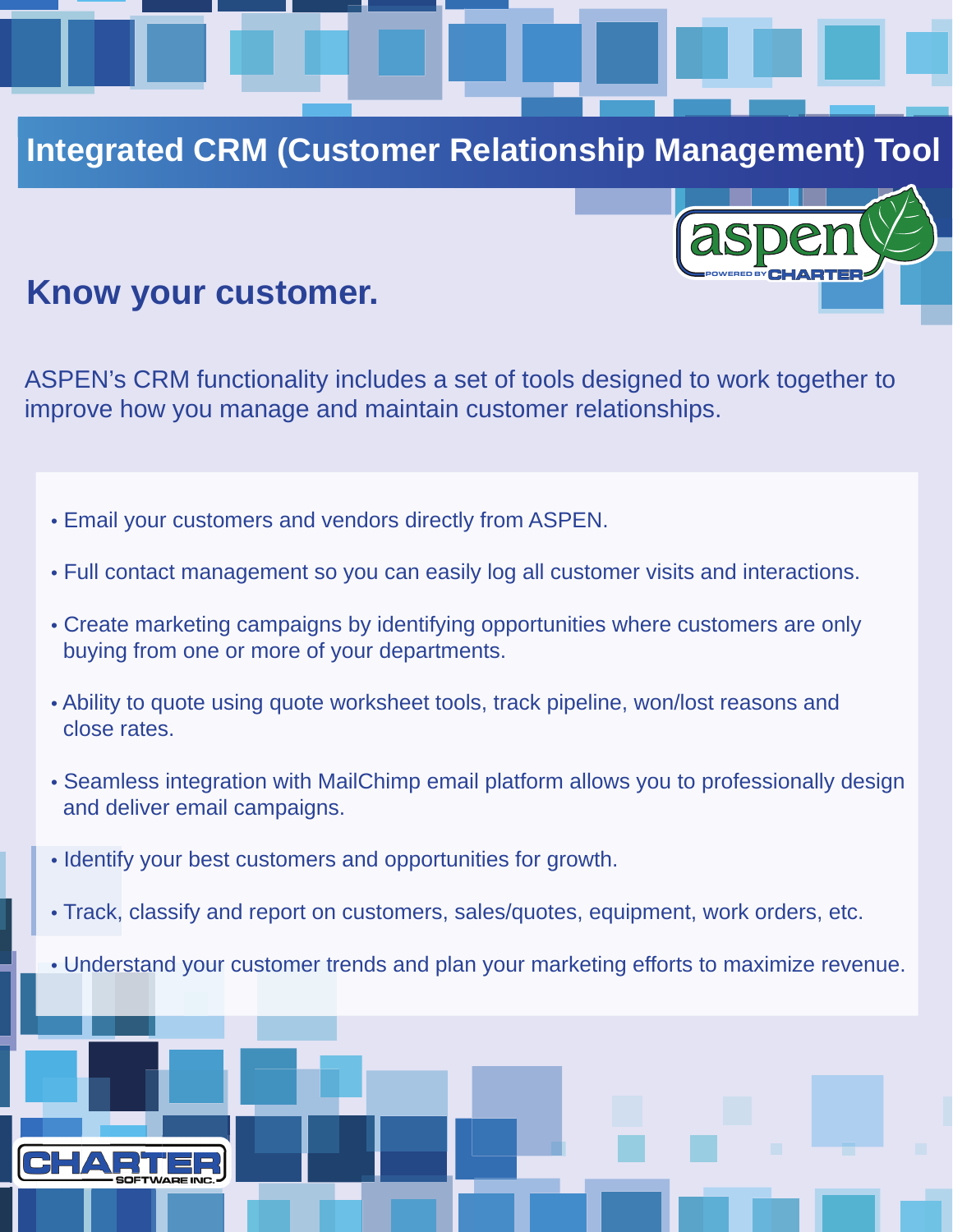# **Flexibility & Expandability**

## **Get ready to grow.**

Whether your company is at a plateau or your company is growing, you need the tools to take it to the next level. You need a Business Management System that makes it easy to jump on new or existing opportunities. Whether it's adding locations, hiring more people, growing the parts & service departments, entering rental, or expanding across market segments, ASPEN is ready to grow when you are.

- Customization without complexity: By configuring the software to meet your specific needs, you can readily get answers to questions that help you improve your bottom line.
- By setting your favorites, configuring your dashboard and saving regularly used searches, you can focus on managing by exception and serving your customers faster and more effectively.
- The built-in tools measure your inventory turns, service efficiency, customer analysis, departmental profitability and other key metrics so you can quickly take action.
- Easily add locations **within 30 minutes** using the attributes of your original/other locations.
- Add components like rental or accounting later as your business requires.

**"With ASPEN, I grew my sales twofold and did not add any back-office people."** 

**--Dealer Principal with two locations and 35 users** 



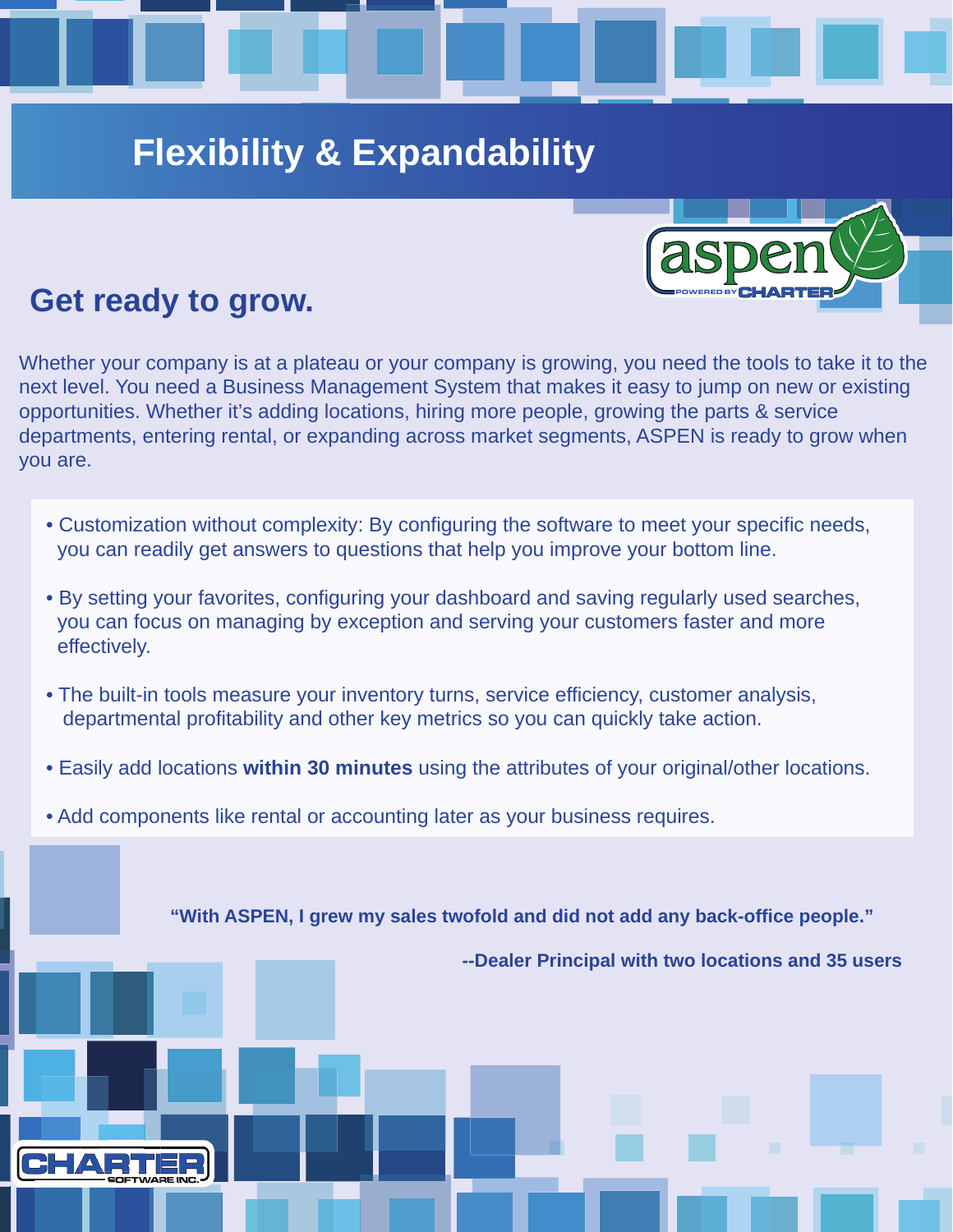# **Customer Success Focused**

### **Not your typical Vendor-Customer relationship.**

**We partner with you to help you flourish. Most people are not in the habit of changing business systems every year or two. Your decision is a long term one, and our people partner with you for success. Here is how:**

POWERED BY

- When you sign on with Charter, you are assigned a dedicated Implementation Manager who guides you through the implementation and training process.
- Our Technical Support team is knowledgeable and responsive, responding to 90% of issues immediately.
- Our product roadmap is driven by listening to our customers and adding the functionality they request.
- We hold an annual ASPEN user conference. The schedule is broken out by tracks for each job function, includes roundtables so you can learn from peers, and an open lab with ASPEN experts and trainers.
- Customers rate our trainers highly
	- 96% agreed or strongly agreed our trainers showed a high degree of knowledge, both about the product and industry, professionalism and problem solving ability.
	- 94% agreed or strongly agreed our trainers were highly skilled with regard to their ability to listen, communicate, deliver valuable information and help people be more effective.
	- 95% of customers said trainers treated them well, made them feel important, showed interest in their business and were easy to do business with.

An independent survey ranked Charter Software Support "Very Good" to "Excellent" in all aspects of customer service, support and product satisfaction. We know our customers and offer personalized service.

**Learn more about our training and support at http://bit.ly/aspen-training** 

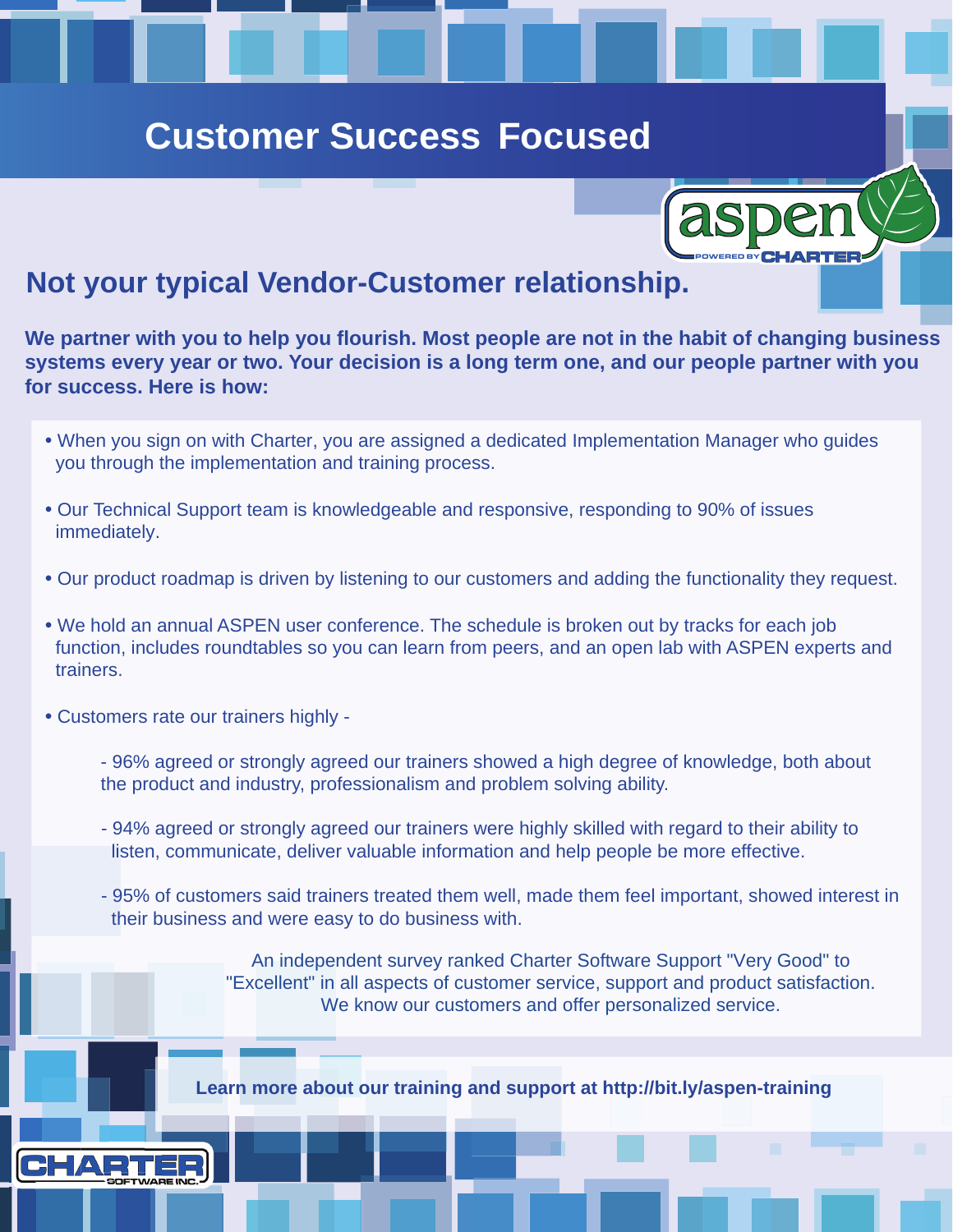# **[ASPEN Kubota Integrations](https://chartersoftware.com/kubota/)**

### *ASPEN's Kubota Communication Interface saves* **dealers hours [otherwise spent in parts lookup, order processing, accounts](https://chartersoftware.com/kubota/)  payable and re-keying data!**

#### **[Kubota iKQ \(Integrated Kubota Quoting\) Integration](https://chartersoftware.com/kubota/)**

[ASPEN's iKQ integration allows you to view ASPEN customers from within iKQ,](https://chartersoftware.com/kubota/) add inventory items from ASPEN to the iKQ quote and import quotes into ASPEN from iKQ.

#### **Kubota [Locator Integration](https://chartersoftware.com/kubota/)**

[Upload parts inventory to Kubota for visibility to other dealers using ASPEN's Kubota](https://chartersoftware.com/kubota/) Locator.

#### **Kubota [Invoice Download Integration](https://chartersoftware.com/kubota/)**

[Save hours in manual entry by using ASPEN's Kubota Invoice Download interface to pull](https://chartersoftware.com/kubota/) KOARS invoices into ASPEN. Easily process parts packing lists, whole goods invoices, warranty credits, etc. in ASPEN.

#### **[Kubota K-PAD Integration](https://chartersoftware.com/kubota/)**

- ASPEN connects to K-PAD, so you can see your own parts information including bin location, quantity and pricing and supersession information right on the basket screen, along with Kubota depot availability. No need to go back and forth between K-PAD and ASPEN to see if you have the parts you need.
- [Simplify your work order, invoicing and parts ordering processes by creating parts pick lists](https://chartersoftware.com/kubota/) in K-PAD's Shopping Basket, and with a just a few clicks, transfer these lists to parts invoices, parts orders or service work orders.
- Reduce errors caused by making entries in multiple systems.

#### **Kubota Flat Rate Schedule (FRS)**

Reduce work order entry times and improve billing accuracy by adding Kubota repair times to an ASPEN repair order.

#### **[Kubota Price Updates](https://chartersoftware.com/kubota/)**

[With ASPEN's integration with Kubota price updates, you'll never need to look up pricing or](https://chartersoftware.com/kubota/) re-key part numbers. Kubota Dealers can download price file updates and supersession information directly into ASPEN, always keeping pricing up to date. No need to look up or re-key part numbers—with one mouse click, add the part number, description, return code, package quantity and pricing to your inventory file.

#### **[KubotaLink Integration](https://chartersoftware.com/kubota/)**

- Check parts availability at Kubota parts depots, as well as other Kubota dealers.
- [Submit parts orders to Kubota from within ASPEN's parts order screen without any log-in](https://chartersoftware.com/kubota/) or additional steps.
- Search for prior orders and check the status of orders.

**[For more information, see chartersoftware.com/kubota](chartersoftware.com/kubota/)**



**Save Time & Reduce Errors**

**Eliminate Double-Entry**

**Improve Parts Fills/Turns**

**Streamline Parts Ordering**